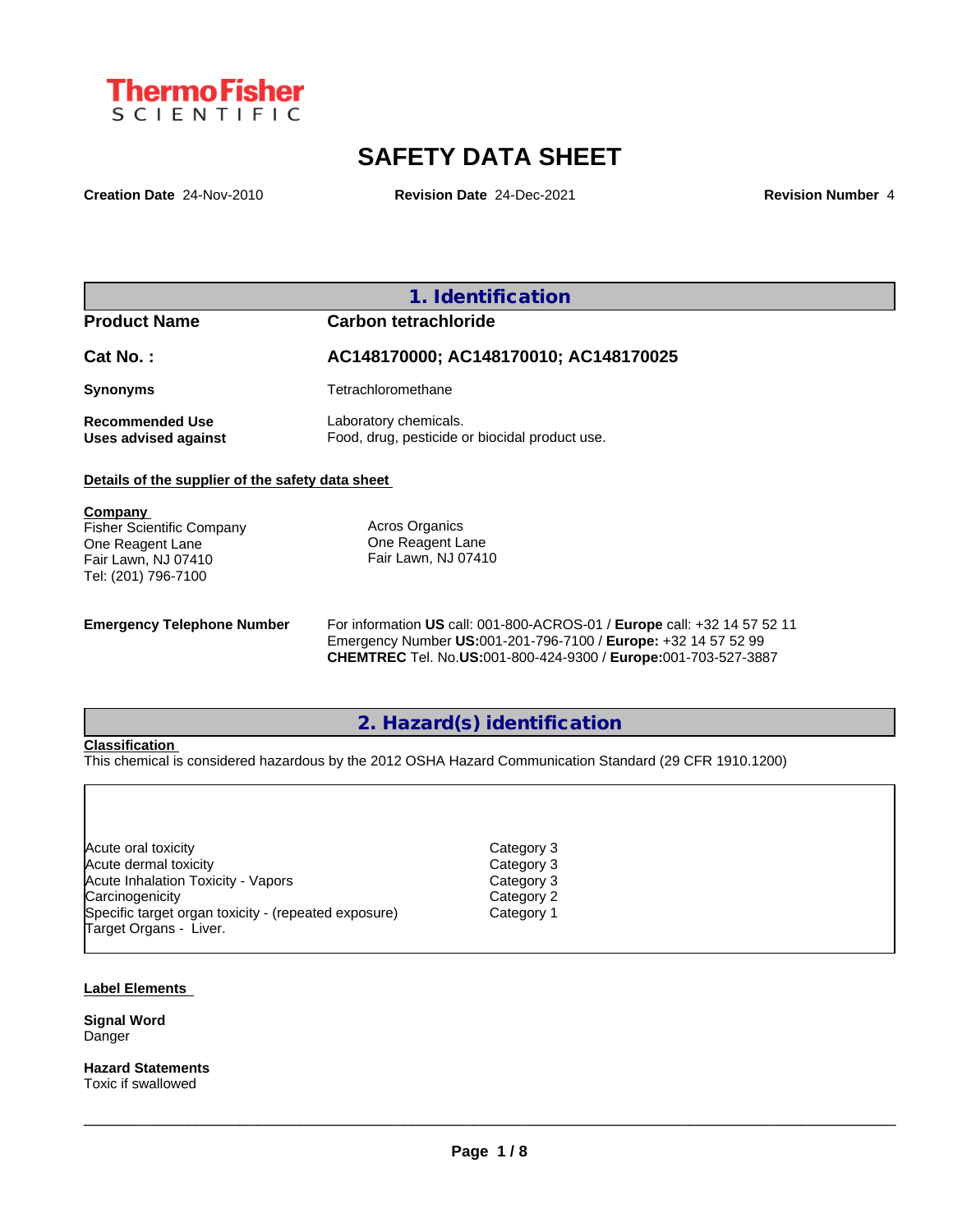Toxic in contact with skin Toxic if inhaled May cause cancer Causes damage to organs through prolonged or repeated exposure



#### **Precautionary Statements Prevention**

Obtain special instructions before use Do not handle until all safety precautions have been read and understood Use personal protective equipment as required Wash face, hands and any exposed skin thoroughly after handling Do not eat, drink or smoke when using this product Use only outdoors or in a well-ventilated area Do not breathe dust/fume/gas/mist/vapors/spray **Response** IF exposed or concerned: Get medical attention/advice **Inhalation** IF INHALED: Remove victim to fresh air and keep at rest in a position comfortable for breathing Call a POISON CENTER or doctor/physician **Skin** IF ON SKIN: Wash with plenty of soap and water Call a POISON CENTER or doctor/physician if you feel unwell Remove/Take off immediately all contaminated clothing Wash contaminated clothing before reuse **Ingestion** IF SWALLOWED: Immediately call a POISON CENTER or doctor/physician Rinse mouth **Storage** Store locked up Store in a well-ventilated place. Keep container tightly closed **Disposal** Dispose of contents/container to an approved waste disposal plant **Hazards not otherwise classified (HNOC)**

Harmful to aquatic life with long lasting effects

Harms public health and the environment by destroying ozone in the upper atmosphere

WARNING. Cancer - https://www.p65warnings.ca.gov/.

# **3. Composition/Information on Ingredients**

| ----------                                        | -<br>N0<br>w                  | <b>Wainh</b><br>1. N J |
|---------------------------------------------------|-------------------------------|------------------------|
| tetrachloride<br>$\sim$ nhon<br>71 I JI JI<br>ے ر | $\sim$<br>$\sim$<br>56-<br>-- | 14<br>ึ                |

## **4. First-aid measures**

**Eye Contact Immediate medical attention is required. Rinse immediately with plenty of water, also under** the eyelids, for at least 15 minutes.

 $\_$  ,  $\_$  ,  $\_$  ,  $\_$  ,  $\_$  ,  $\_$  ,  $\_$  ,  $\_$  ,  $\_$  ,  $\_$  ,  $\_$  ,  $\_$  ,  $\_$  ,  $\_$  ,  $\_$  ,  $\_$  ,  $\_$  ,  $\_$  ,  $\_$  ,  $\_$  ,  $\_$  ,  $\_$  ,  $\_$  ,  $\_$  ,  $\_$  ,  $\_$  ,  $\_$  ,  $\_$  ,  $\_$  ,  $\_$  ,  $\_$  ,  $\_$  ,  $\_$  ,  $\_$  ,  $\_$  ,  $\_$  ,  $\_$  ,

**Skin Contact** Wash off immediately with plenty of water for at least 15 minutes. Immediate medical attention is required.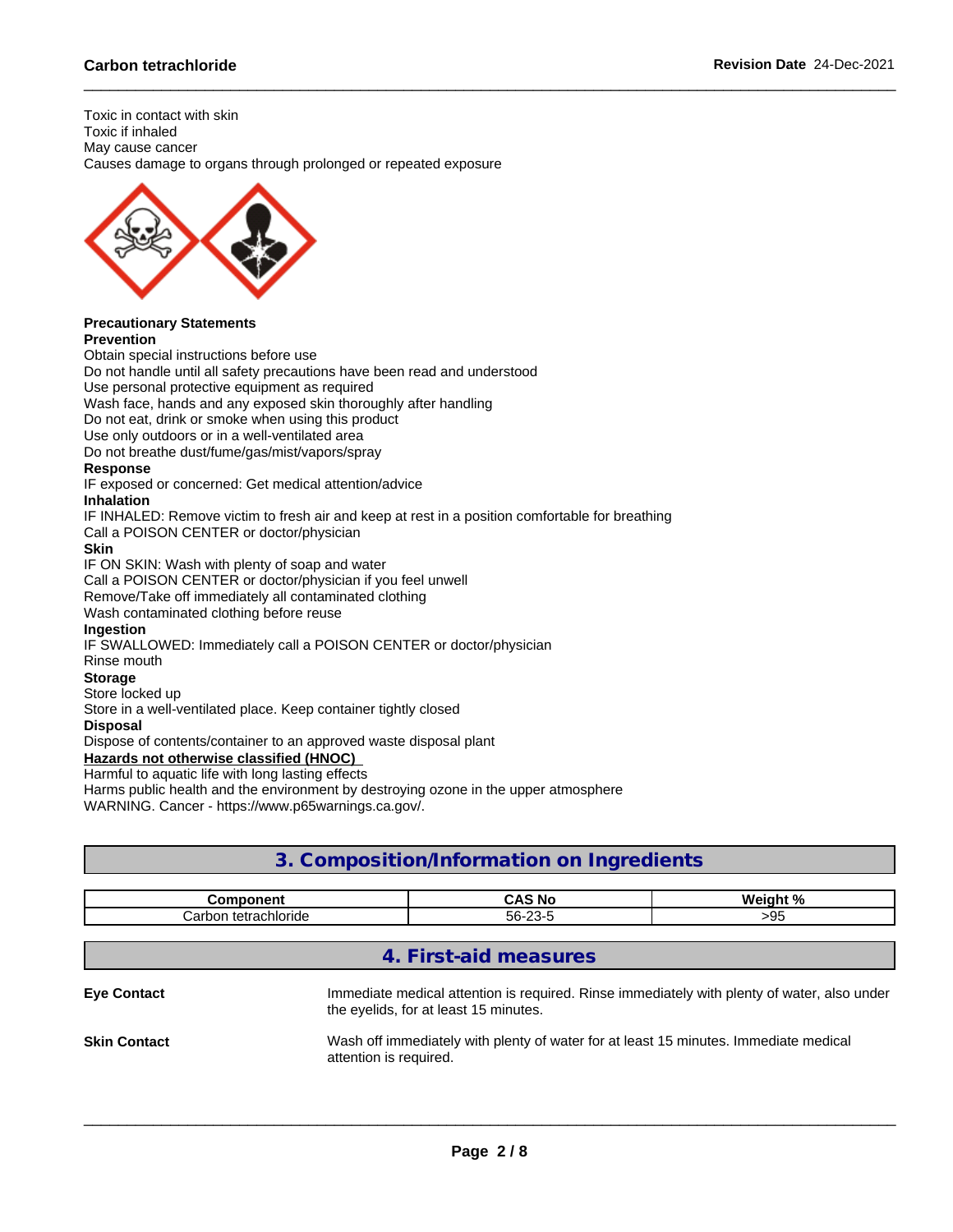| <b>Inhalation</b>                                                   | Remove to fresh air. Do not use mouth-to-mouth method if victim ingested or inhaled the<br>substance; give artificial respiration with the aid of a pocket mask equipped with a one-way<br>valve or other proper respiratory medical device. Immediate medical attention is required. If<br>not breathing, give artificial respiration. |
|---------------------------------------------------------------------|-----------------------------------------------------------------------------------------------------------------------------------------------------------------------------------------------------------------------------------------------------------------------------------------------------------------------------------------|
| <b>Ingestion</b>                                                    | Do NOT induce vomiting. Call a physician or poison control center immediately.                                                                                                                                                                                                                                                          |
| Most important symptoms and<br>effects<br><b>Notes to Physician</b> | Drowsiness. Dizziness. Difficulty in breathing. Inhalation of high vapor concentrations may<br>cause symptoms like headache, dizziness, tiredness, nausea and vomiting<br>Treat symptomatically                                                                                                                                         |

**5. Fire-fighting measures**

| <b>Suitable Extinguishing Media</b>                       | Substance is nonflammable; use agent most appropriate to extinguish surrounding fire. |
|-----------------------------------------------------------|---------------------------------------------------------------------------------------|
| Unsuitable Extinguishing Media                            | No information available                                                              |
| <b>Flash Point</b><br>Method -                            | No information available<br>No information available                                  |
| <b>Autoignition Temperature</b>                           | 982 °C / 1799.6 °F                                                                    |
| <b>Explosion Limits</b>                                   |                                                                                       |
| <b>Upper</b>                                              | No data available                                                                     |
| Lower                                                     | No data available                                                                     |
| Sensitivity to Mechanical Impact No information available |                                                                                       |
| <b>Sensitivity to Static Discharge</b>                    | No information available                                                              |

## **Specific Hazards Arising from the Chemical**

Thermal decomposition can lead to release of irritating gases and vapors. Keep product and empty container away from heat and sources of ignition.

## **Hazardous Combustion Products**

Carbon monoxide (CO). Carbon dioxide (CO<sub>2</sub>). Phosgene. Hydrogen chloride gas.

## **Protective Equipment and Precautions for Firefighters**

As in any fire, wear self-contained breathing apparatus pressure-demand, MSHA/NIOSH (approved or equivalent) and full protective gear.

| <b>NFPA</b>                      |                                                                                                                                                     |                                                                                                                                                                  |                                                                                                |  |  |  |
|----------------------------------|-----------------------------------------------------------------------------------------------------------------------------------------------------|------------------------------------------------------------------------------------------------------------------------------------------------------------------|------------------------------------------------------------------------------------------------|--|--|--|
| <b>Health</b><br>3               | Flammability                                                                                                                                        | <b>Instability</b><br>0                                                                                                                                          | <b>Physical hazards</b><br>N/A                                                                 |  |  |  |
|                                  |                                                                                                                                                     |                                                                                                                                                                  |                                                                                                |  |  |  |
|                                  | 6. Accidental release measures                                                                                                                      |                                                                                                                                                                  |                                                                                                |  |  |  |
| <b>Personal Precautions</b>      |                                                                                                                                                     | Use personal protective equipment as required. Ensure adequate ventilation. Avoid contact<br>with skin and eyes. Keep people away from and upwind of spill/leak. |                                                                                                |  |  |  |
| <b>Environmental Precautions</b> |                                                                                                                                                     | Do not flush into surface water or sanitary sewer system.                                                                                                        |                                                                                                |  |  |  |
| Up                               | Methods for Containment and Clean Soak up with inert absorbent material (e.g. sand, silica gel, acid binder, universal binder,<br>environment.      |                                                                                                                                                                  | sawdust). Keep in suitable, closed containers for disposal. Do not let this chemical enter the |  |  |  |
|                                  | 7. Handling and storage                                                                                                                             |                                                                                                                                                                  |                                                                                                |  |  |  |
| <b>Handling</b>                  |                                                                                                                                                     | Ensure adequate ventilation. Wear personal protective equipment/face protection. Do not<br>get in eyes, on skin, or on clothing. Avoid ingestion and inhalation. |                                                                                                |  |  |  |
| Storage.                         | Keep in a dry, cool and well-ventilated place. Keep container tightly closed. Incompatible<br>Materials. Strong oxidizing agents. Fluorine. Metals. |                                                                                                                                                                  |                                                                                                |  |  |  |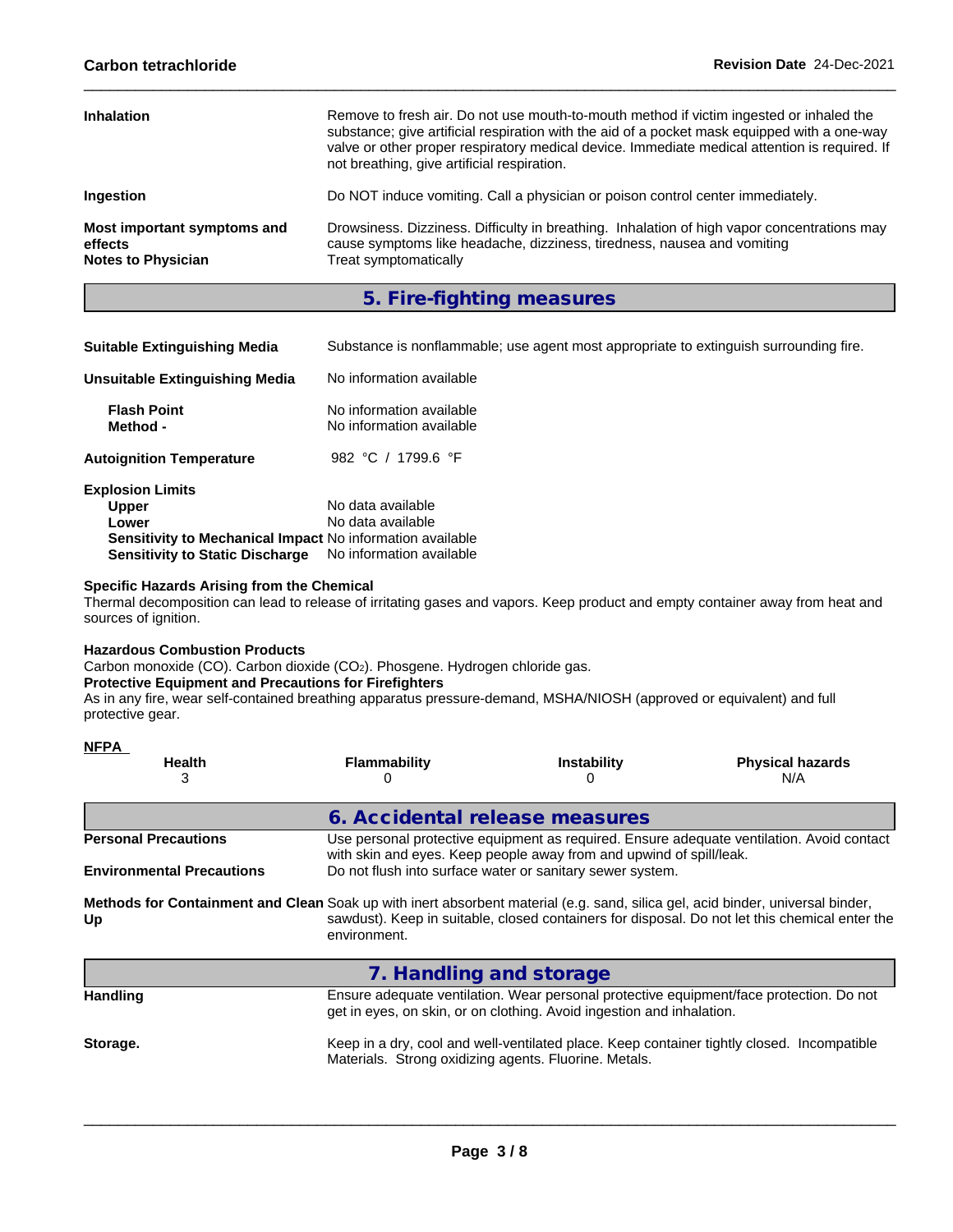# **8. Exposure controls / personal protection**

## **Exposure Guidelines**

| Component            | <b>ACGIH TLV</b> | <b>OSHA PEL</b>                                 | <b>NIOSH IDLH</b>            | <b>Mexico OEL (TWA)</b> |
|----------------------|------------------|-------------------------------------------------|------------------------------|-------------------------|
| Carbon tetrachloride | TWA: 5 ppm       | (Vacated) TWA: 2 ppm                            | IDLH: 200 ppm                | TWA: 5 ppm              |
|                      | STEL: 10 ppm     | $\sqrt{(Vacated) TWA}$ : 12.6 mg/m <sup>3</sup> | STEL: 2 ppm                  | STEL: 10 ppm            |
|                      | Skin             | Ceiling: 25 ppm                                 | STEL: 12.6 mg/m <sup>3</sup> |                         |
|                      |                  | TWA: 10 ppm                                     |                              |                         |

### *Legend*

*ACGIH - American Conference of Governmental Industrial Hygienists*

*OSHA - Occupational Safety and Health Administration*

*NIOSH IDLH: NIOSH - National Institute for Occupational Safety and Health*

| <b>Engineering Measures</b>          | Ensure adequate ventilation, especially in confined areas. Ensure that eyewash stations<br>and safety showers are close to the workstation location.                                                                                                    |
|--------------------------------------|---------------------------------------------------------------------------------------------------------------------------------------------------------------------------------------------------------------------------------------------------------|
| <b>Personal Protective Equipment</b> |                                                                                                                                                                                                                                                         |
| <b>Eye/face Protection</b>           | Wear appropriate protective eyeglasses or chemical safety goggles as described by<br>OSHA's eye and face protection regulations in 29 CFR 1910.133 or European Standard<br>EN166.                                                                       |
| Skin and body protection             | Wear appropriate protective gloves and clothing to prevent skin exposure.                                                                                                                                                                               |
| <b>Respiratory Protection</b>        | Follow the OSHA respirator regulations found in 29 CFR 1910.134 or European Standard<br>EN 149. Use a NIOSH/MSHA or European Standard EN 149 approved respirator if<br>exposure limits are exceeded or if irritation or other symptoms are experienced. |
| <b>Hygiene Measures</b>              | Handle in accordance with good industrial hygiene and safety practice.                                                                                                                                                                                  |

## **9. Physical and chemical properties**

| <b>Physical State</b>                   | Liquid                        |
|-----------------------------------------|-------------------------------|
| Appearance                              | Colorless                     |
| Odor                                    | No information available      |
| <b>Odor Threshold</b>                   | No information available      |
| pH                                      | No information available      |
| <b>Melting Point/Range</b>              | -23 °C / -9.4 °F              |
| <b>Boiling Point/Range</b>              | 76 °C / 168.8 °F              |
| <b>Flash Point</b>                      | No information available      |
| <b>Evaporation Rate</b>                 | No information available      |
| Flammability (solid,gas)                | Not applicable                |
| <b>Flammability or explosive limits</b> |                               |
| <b>Upper</b>                            | No data available             |
| Lower                                   | No data available             |
| <b>Vapor Pressure</b>                   | 121 mbar @ 20 °C              |
| <b>Vapor Density</b>                    | No information available      |
| <b>Specific Gravity</b>                 | 1.594                         |
| <b>Solubility</b>                       | No information available      |
| Partition coefficient; n-octanol/water  | No data available             |
| <b>Autoignition Temperature</b>         | 982 °C / 1799.6 °F            |
| <b>Decomposition Temperature</b>        | $>100^{\circ}$ C              |
| <b>Viscosity</b>                        | 0.97 mPa.s at 20 $^{\circ}$ C |
| <b>Molecular Formula</b>                | C C <sub>I4</sub>             |
| <b>Molecular Weight</b>                 | 153.82                        |
|                                         |                               |

## **10. Stability and reactivity**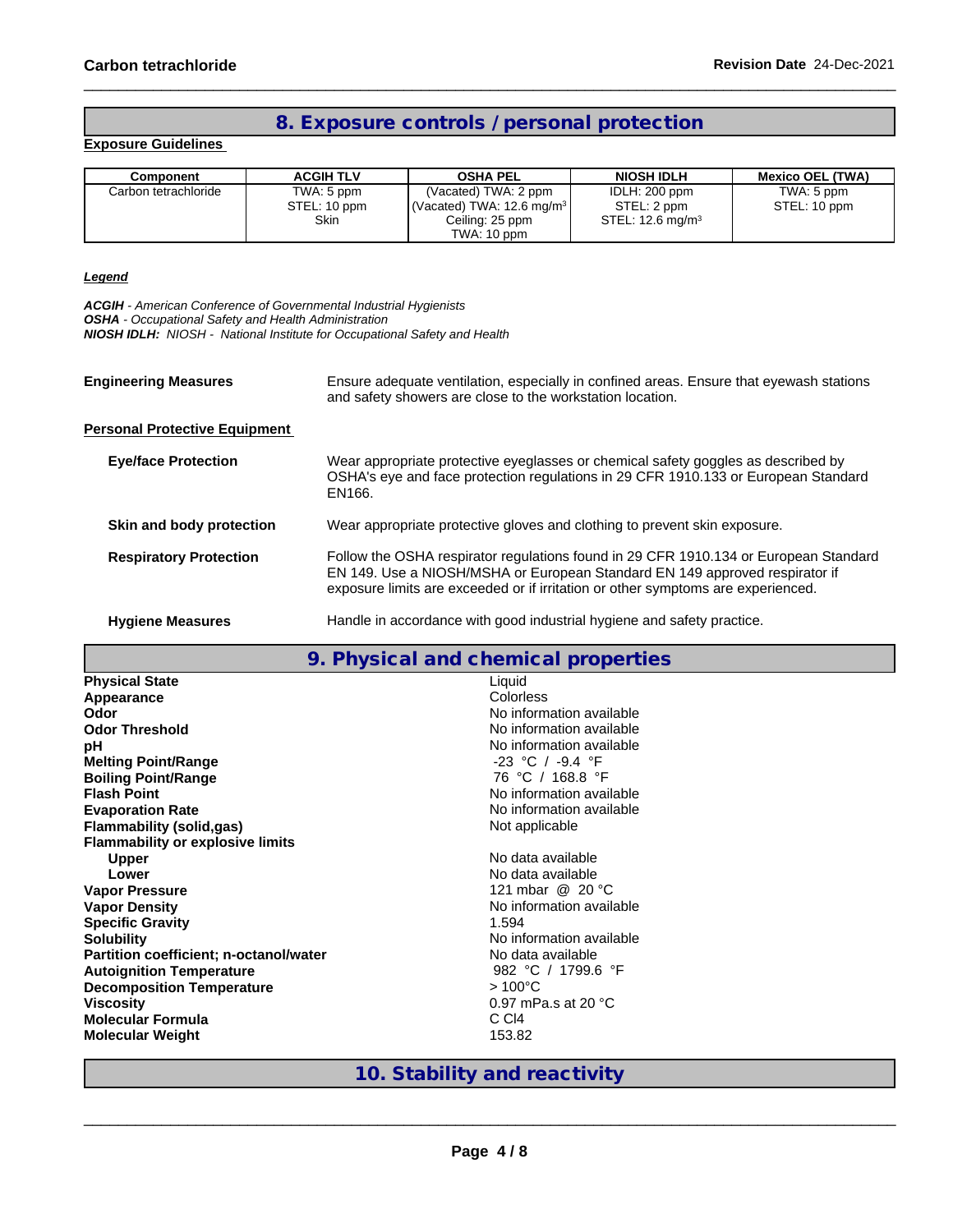| <b>Reactive Hazard</b>          | None known, based on information available                                                                   |
|---------------------------------|--------------------------------------------------------------------------------------------------------------|
| <b>Stability</b>                | Stable under normal conditions.                                                                              |
| <b>Conditions to Avoid</b>      | Incompatible products.                                                                                       |
| <b>Incompatible Materials</b>   | Strong oxidizing agents, Fluorine, Metals                                                                    |
|                                 | Hazardous Decomposition Products Carbon monoxide (CO), Carbon dioxide (CO2), Phosgene, Hydrogen chloride gas |
| <b>Hazardous Polymerization</b> | Hazardous polymerization does not occur.                                                                     |
| <b>Hazardous Reactions</b>      | None under normal processing.                                                                                |

**11. Toxicological information**

## **Acute Toxicity**

#### **Product Information Component Information**

| <b>COMPONEM MONTMANDI</b>                                                                  |                           |                           |                             |  |  |  |
|--------------------------------------------------------------------------------------------|---------------------------|---------------------------|-----------------------------|--|--|--|
| Component                                                                                  | LD50 Oral                 | <b>LD50 Dermal</b>        | <b>LC50 Inhalation</b>      |  |  |  |
| Carbon tetrachloride                                                                       | $LD50 = 2350$ mg/kg (Rat) | $LD50 = 5070$ mg/kg (Rat) | $LC50 = 8000$ ppm (Rat) 4 h |  |  |  |
| <b>Toxicologically Synergistic</b>                                                         | No information available  |                           |                             |  |  |  |
| <b>Products</b>                                                                            |                           |                           |                             |  |  |  |
|                                                                                            |                           |                           |                             |  |  |  |
| Delayed and immediate effects as well as chronic effects from short and long-term exposure |                           |                           |                             |  |  |  |

| <b>Irritation</b>    | No information available |
|----------------------|--------------------------|
| <b>Sensitization</b> | No information available |

Carcinogenicity The table below indicates whether each agency has listed any ingredient as a carcinogen. Limited evidence of a carcinogenic effect.

| Component                                                        | <b>CAS No</b> | <b>IARC</b>                                                                                                                                                      | <b>NTP</b>                                                     | <b>ACGIH</b> | <b>OSHA</b> | <b>Mexico</b> |  |  |
|------------------------------------------------------------------|---------------|------------------------------------------------------------------------------------------------------------------------------------------------------------------|----------------------------------------------------------------|--------------|-------------|---------------|--|--|
| Carbon tetrachloride                                             | 56-23-5       | Group 2B                                                                                                                                                         | Reasonably<br>Anticipated                                      | A2           | X           | A2            |  |  |
| <b>Mutagenic Effects</b>                                         |               | Not mutagenic in AMES Test                                                                                                                                       |                                                                |              |             |               |  |  |
| <b>Reproductive Effects</b>                                      |               | No information available.                                                                                                                                        |                                                                |              |             |               |  |  |
| <b>Developmental Effects</b>                                     |               |                                                                                                                                                                  | No information available.                                      |              |             |               |  |  |
| <b>Teratogenicity</b>                                            |               |                                                                                                                                                                  | No information available.                                      |              |             |               |  |  |
| <b>STOT - single exposure</b><br><b>STOT - repeated exposure</b> |               | None known<br>Liver                                                                                                                                              |                                                                |              |             |               |  |  |
| <b>Aspiration hazard</b>                                         |               | No information available                                                                                                                                         |                                                                |              |             |               |  |  |
| delayed                                                          |               | <b>Symptoms / effects, both acute and</b> Inhalation of high vapor concentrations may cause symptoms like headache, dizziness,<br>tiredness, nausea and vomiting |                                                                |              |             |               |  |  |
| <b>Endocrine Disruptor Information</b>                           |               | No information available                                                                                                                                         |                                                                |              |             |               |  |  |
| <b>Other Adverse Effects</b>                                     |               |                                                                                                                                                                  | The toxicological properties have not been fully investigated. |              |             |               |  |  |
|                                                                  |               |                                                                                                                                                                  | 12. Ecological information                                     |              |             |               |  |  |

## **Ecotoxicity**

The product contains following substances which are hazardous for the environment. Toxic to aquatic organisms, may cause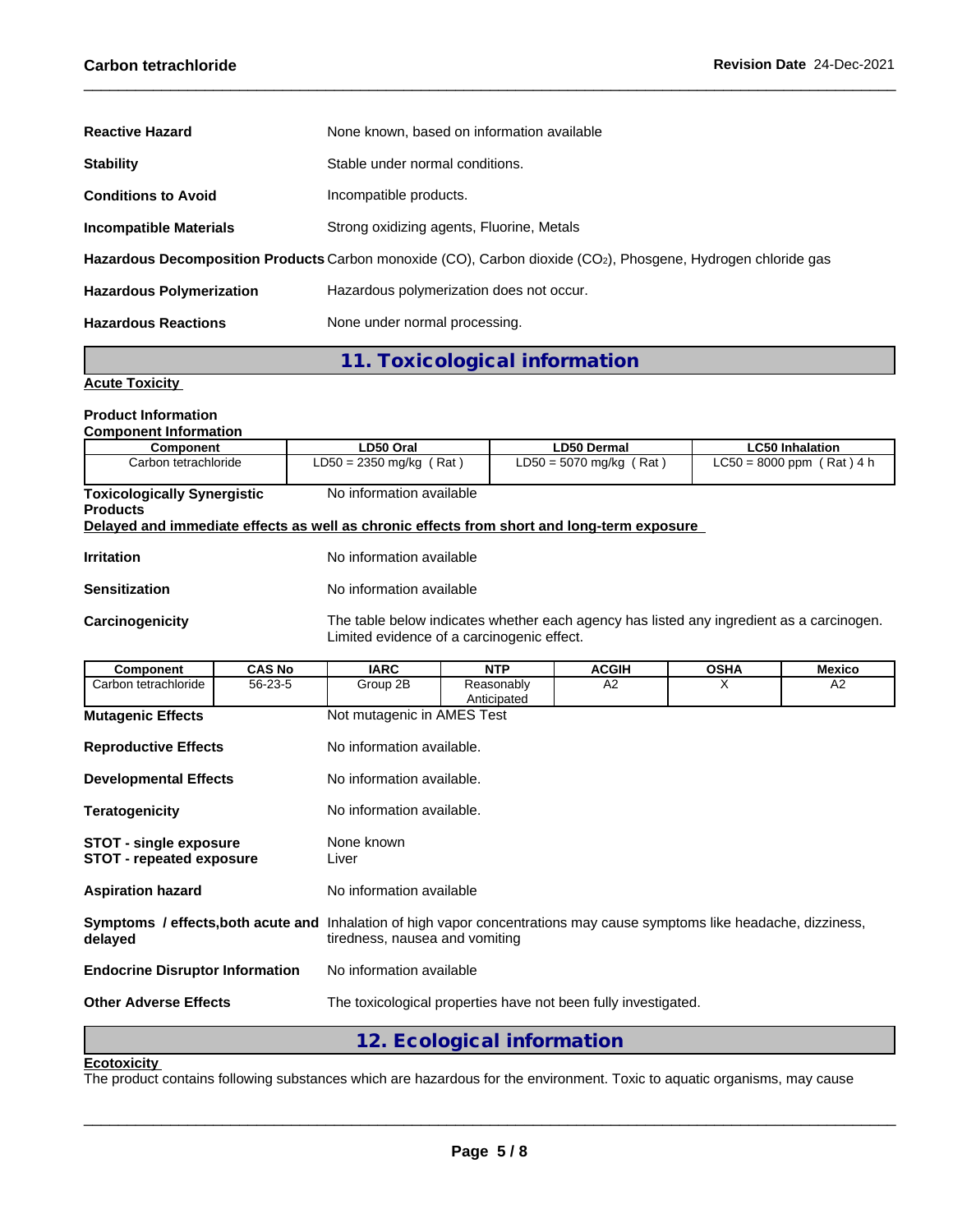long-term adverse effects in the aquatic environment.

| Component                                                                                                         | <b>Freshwater Algae</b>        | <b>Freshwater Fish</b>                                                                                                                                                                                     | <b>Microtox</b>                                    | <b>Water Flea</b>                                                                        |  |
|-------------------------------------------------------------------------------------------------------------------|--------------------------------|------------------------------------------------------------------------------------------------------------------------------------------------------------------------------------------------------------|----------------------------------------------------|------------------------------------------------------------------------------------------|--|
| Carbon tetrachloride                                                                                              | Not listed                     | LC50: 36.3 - 47.3 mg/L, 96h<br>flow-through (Pimephales<br>promelas)<br>LC50: 9.68 - 11.3 mg/L, 96h<br>static (Pimephales<br>promelas)<br>LC50: 23 - 33 mg/L, 96h<br>static (Lepomis macrochirus)          | $EC50 = 34$ mg/L 10 min<br>$EC50 = 5.6$ mg/L 5 min | $EC50: = 29$ mg/L, 48h<br>(Daphnia magna)                                                |  |
| <b>Persistence and Degradability</b>                                                                              |                                | Persistence is unlikely based on information available.                                                                                                                                                    |                                                    |                                                                                          |  |
| <b>Bioaccumulation/Accumulation</b>                                                                               |                                | No information available.                                                                                                                                                                                  |                                                    |                                                                                          |  |
| <b>Mobility</b>                                                                                                   |                                | Will likely be mobile in the environment due to its volatility.                                                                                                                                            |                                                    |                                                                                          |  |
|                                                                                                                   | Component                      |                                                                                                                                                                                                            | log Pow                                            |                                                                                          |  |
|                                                                                                                   | Carbon tetrachloride           |                                                                                                                                                                                                            | 2.75                                               |                                                                                          |  |
|                                                                                                                   |                                |                                                                                                                                                                                                            |                                                    |                                                                                          |  |
| <b>Waste Disposal Methods</b>                                                                                     |                                | 13. Disposal considerations                                                                                                                                                                                |                                                    | Chemical waste generators must determine whether a discarded chemical is classified as a |  |
|                                                                                                                   | <b>Component</b>               | hazardous waste. Chemical waste generators must also consult local, regional, and<br>national hazardous waste regulations to ensure complete and accurate classification.<br><b>RCRA - U Series Wastes</b> |                                                    | <b>RCRA - P Series Wastes</b>                                                            |  |
|                                                                                                                   | Carbon tetrachloride - 56-23-5 | U211                                                                                                                                                                                                       |                                                    |                                                                                          |  |
| DOT                                                                                                               |                                | 14. Transport information                                                                                                                                                                                  |                                                    |                                                                                          |  |
| <b>UN-No</b><br><b>Proper Shipping Name</b><br><b>Hazard Class</b><br><b>Packing Group</b>                        | <b>UN1846</b><br>6.1<br>Ш      | <b>CARBON TETRACHLORIDE</b>                                                                                                                                                                                |                                                    |                                                                                          |  |
| _TDG<br><b>UN-No</b><br><b>Proper Shipping Name</b><br><b>Hazard Class</b><br><b>Packing Group</b><br><b>IATA</b> | UN1846<br>6.1<br>Ш             | <b>CARBON TETRACHLORIDE</b>                                                                                                                                                                                |                                                    |                                                                                          |  |
| UN-No<br><b>Proper Shipping Name</b><br><b>Hazard Class</b><br><b>Packing Group</b><br><b>IMDG/IMO</b>            | UN1846<br>6.1<br>$\mathbf{I}$  | <b>CARBON TETRACHLORIDE</b>                                                                                                                                                                                |                                                    |                                                                                          |  |
| <b>UN-No</b><br><b>Proper Shipping Name</b><br><b>Hazard Class</b><br>Packing Group                               | UN1846<br>6.1<br>Ш             | <b>CARBON TETRACHLORIDE</b>                                                                                                                                                                                |                                                    |                                                                                          |  |

**15. Regulatory information**

## **United States of America Inventory**

| Component            | <b>CAS No</b> | <b>TSCA</b> | TOO AL<br><b>∖ Inventorv notification -</b><br>our<br><b>Active-Inactive</b> | <b>TSCA</b><br>A - EPA Requiatory L<br><b>Flags</b> |
|----------------------|---------------|-------------|------------------------------------------------------------------------------|-----------------------------------------------------|
| Carbon tetrachloride | 56-23-5       |             | CTIVF<br>89.IVL                                                              |                                                     |

## **Legend:**

**TSCA** US EPA (TSCA) - Toxic Substances Control Act, (40 CFR Part 710)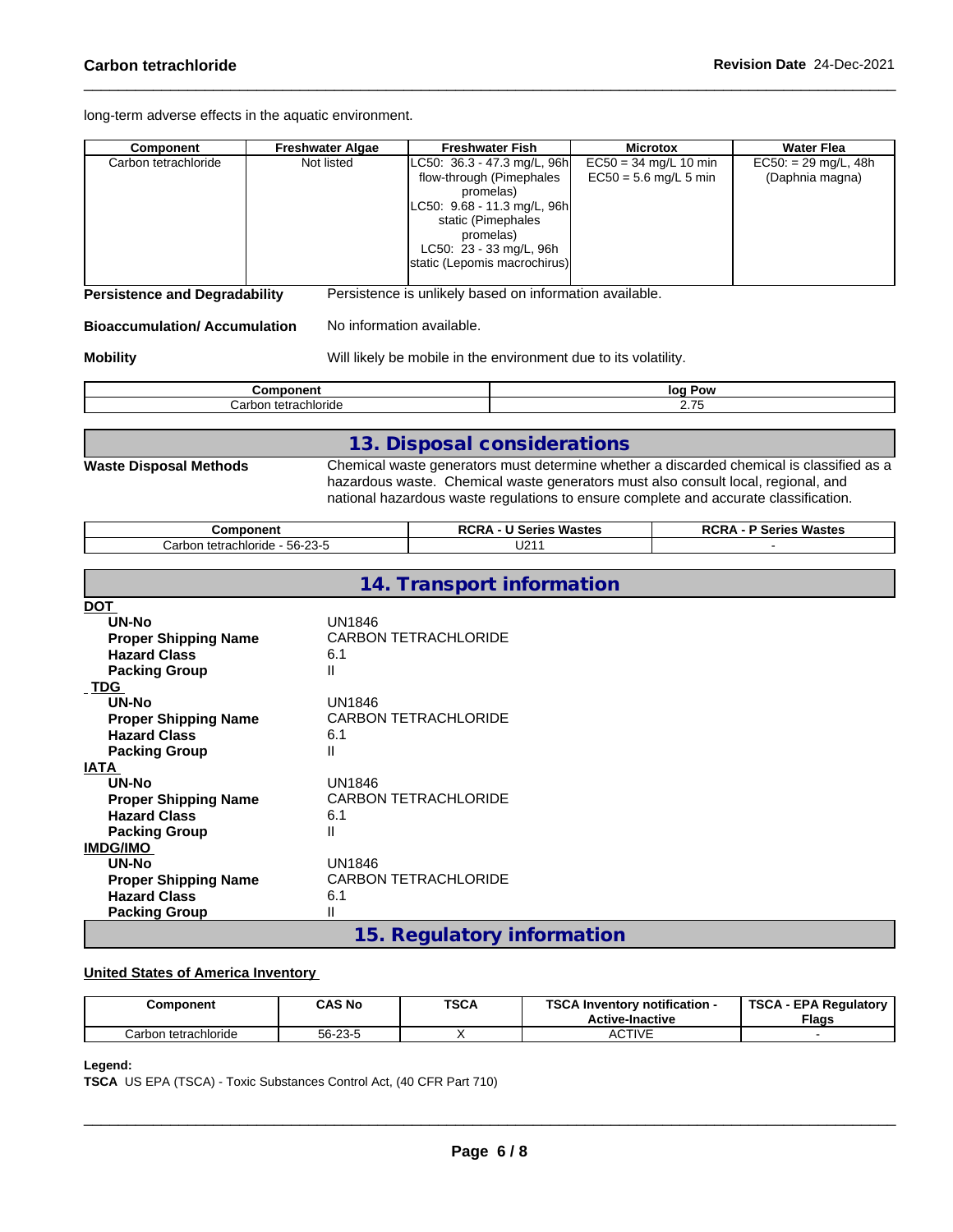## X - Listed

'-' - Not Listed

**TSCA 12(b)** - Notices of Export Not applicable

### **International Inventories**

Canada (DSL/NDSL), Europe (EINECS/ELINCS/NLP), Philippines (PICCS), Japan (ENCS), Japan (ISHL), Australia (AICS), China (IECSC), Korea (KECL).

| <b>Component</b>        | <b>CAS No</b> | <b>DSL</b> | <b>NDSL</b> | <b>EINECS</b>       | <b>PICCS</b> | ENCS | <b>ISHL</b> | AICS | <b>IECSC</b> | <b>KECL</b>           |
|-------------------------|---------------|------------|-------------|---------------------|--------------|------|-------------|------|--------------|-----------------------|
| Carbor<br>tetrachloride | $56 - 23 - 5$ |            |             | 200-262<br>$.2 - 8$ |              |      |             |      |              | KE<br>0.1756<br>.JU+7 |

**KECL** - NIER number or KE number (http://ncis.nier.go.kr/en/main.do)

#### **U.S. Federal Regulations**

**SARA 313**

| omponent                     | CAS No  | Weight %<br>۰. | <b>SARA</b><br>AA<br><b>Threshold</b><br>Values 9<br>$\sim$<br>70 |
|------------------------------|---------|----------------|-------------------------------------------------------------------|
| Carbon tetrachloride<br>تناص | 56-23-5 | >95            | . v.                                                              |

**SARA 311/312 Hazard Categories** See section 2 for more information

#### **CWA** (Clean Water Act)

| Component            | <b>CWA - Hazardous</b><br><b>Substances</b> | CWA<br>- Reportable<br>Quantities | <b>CWA</b><br>: Pollutants<br>Toxic | <b>ICWA</b><br>- Prioritv Pollutantsl |
|----------------------|---------------------------------------------|-----------------------------------|-------------------------------------|---------------------------------------|
| Carbon tetrachloride |                                             | ∣0 lb                             |                                     |                                       |

## **Clean Air Act**

| Component                | <b>HAPS Data</b> | <b>Class</b><br>Ozone Depletors | <b>Class 2 Ozone Depletors</b> |
|--------------------------|------------------|---------------------------------|--------------------------------|
| tetrachloride<br>شarbon. |                  |                                 |                                |

**OSHA** - Occupational Safety and Health Administration Not applicable

**CERCLA** This material, as supplied, contains one or more substances regulated as a hazardous substance under the Comprehensive Environmental Response Compensation and Liability Act (CERCLA) (40 CFR 302)

| ---------<br>⊶mmس                    | <b>Substances RQs</b><br>Hazardous<br>$\sim$ | FIBOR<br>. RUS<br>н. |
|--------------------------------------|----------------------------------------------|----------------------|
| ∟tetrachloride<br>. J. J<br>$. \n11$ | $\sim$<br><b>U</b> IL<br>.                   |                      |

**California Proposition 65** This product contains the following Proposition 65 chemicals.

| こomponent                   | <b>CAS No</b> | .<br>Prop. 65<br>California | Prop 65 NSRL | ategoryٽ   |
|-----------------------------|---------------|-----------------------------|--------------|------------|
| ⊧tetrachloride<br>⊶arbon ب  | 56-23-5       | Carcinogen                  | uq/day       | Carcinogen |
| 11 C<br>State Dight_to_Know |               |                             |              |            |

## **U.S. State Right-to-Know**

**Regulations**

| าeni<br>Λn                                      | Massachusetts | New<br>. Jersev | 'ennsvlvania<br>הכ | <b>Illinois</b> | <b>DI</b><br><b>Island</b><br>knoae |
|-------------------------------------------------|---------------|-----------------|--------------------|-----------------|-------------------------------------|
| hloride<br>$-1$<br>.arh<br>տա<br>ப<br>$\ddotsc$ |               |                 |                    |                 |                                     |

## **U.S. Department of Transportation**

Reportable Quantity (RQ): Y DOT Marine Pollutant V DOT Severe Marine Pollutant N

### **U.S. Department of Homeland Security**

This product does not contain any DHS chemicals.